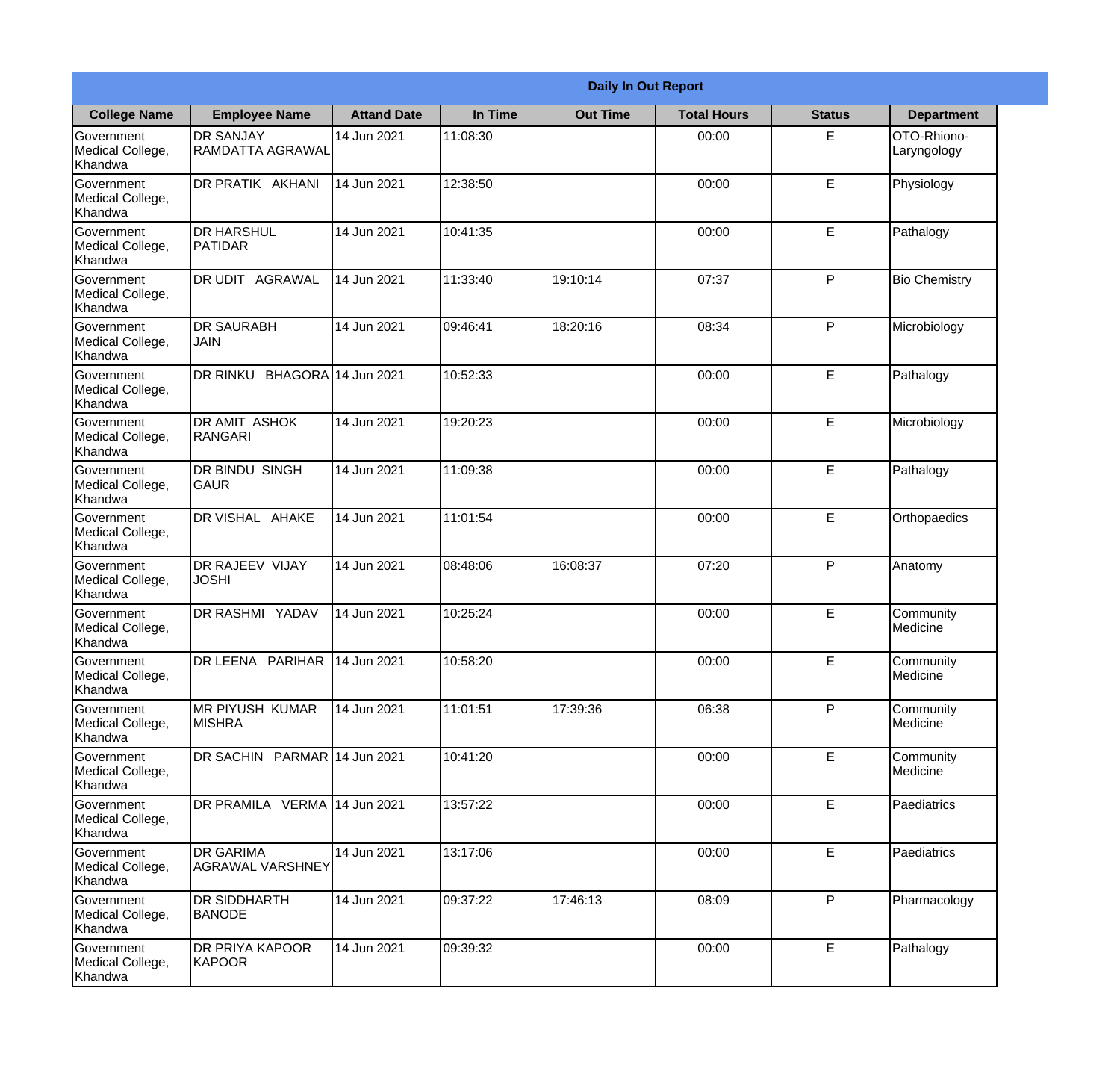| <b>Designation</b>                  | <b>Category</b> |
|-------------------------------------|-----------------|
| Professor                           | Clinical        |
| Assistant Professor   Non Clinical  |                 |
|                                     |                 |
| Assistant Professor Para Clinical   |                 |
|                                     |                 |
| Associate Professor Non Clinical    |                 |
| Associate Professor Para Clinical   |                 |
|                                     |                 |
| Assistant Professor Para Clinical   |                 |
|                                     |                 |
| Professor                           | Para Clinical   |
|                                     |                 |
| Associate Professor Para Clinical   |                 |
| Assistant Professor                 | Clinical        |
|                                     |                 |
| Assistant Professor Non Clinical    |                 |
| Assistant Professor Para Clinical   |                 |
|                                     |                 |
| Assistant Professor   Para Clinical |                 |
|                                     |                 |
| Statistician                        | Para Clinical   |
| Assistant Professor Para Clinical   |                 |
|                                     |                 |
| Professor                           | Clinical        |
|                                     |                 |
| Associate Professor Clinical        |                 |
| Associate Professor Para Clinical   |                 |
|                                     |                 |
| Demonstrator/Tutor Para Clinical    |                 |
|                                     |                 |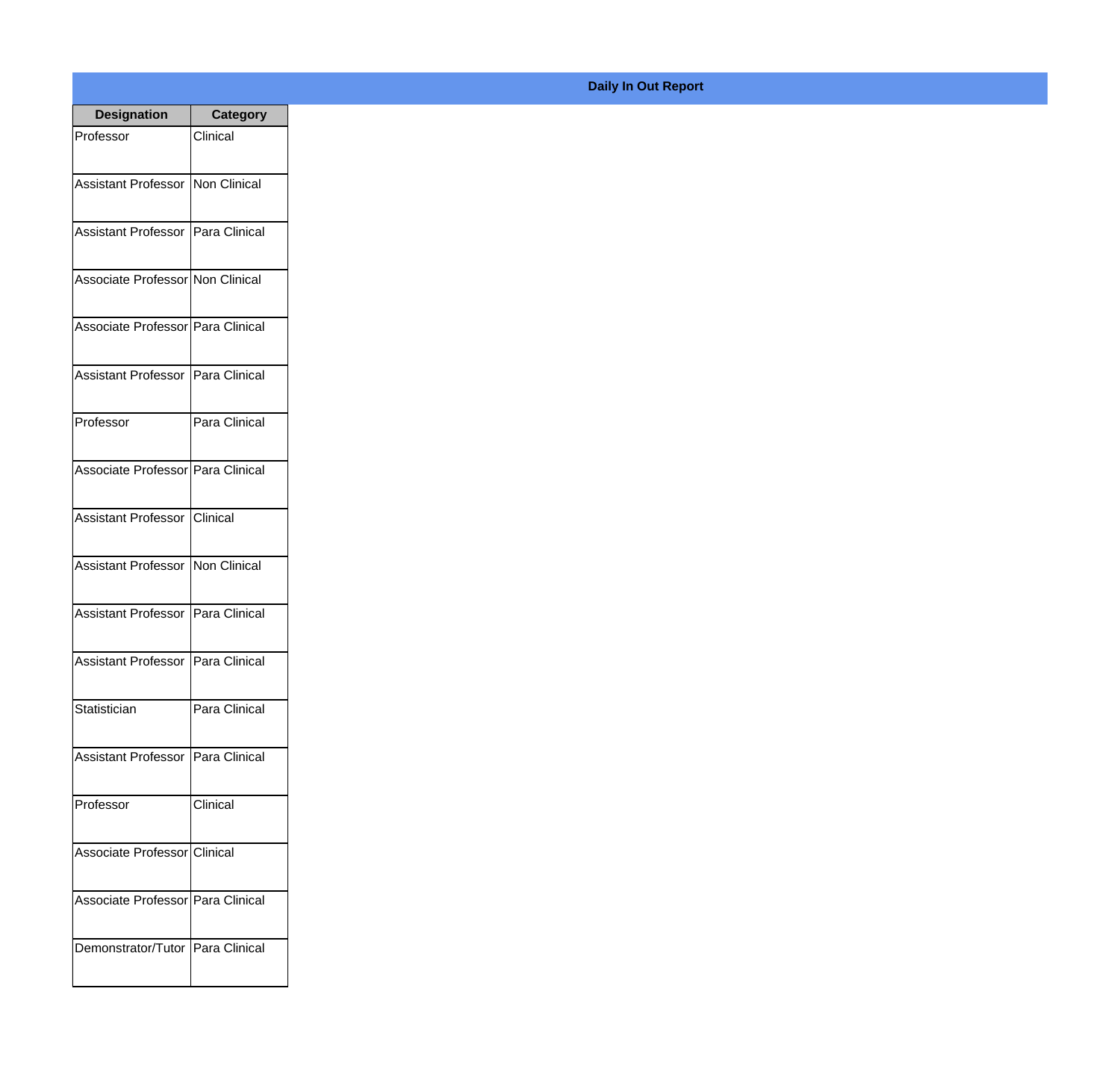|                                                  |                                                 |             |          |          | <b>Daily In Out Report</b> |   |                             |
|--------------------------------------------------|-------------------------------------------------|-------------|----------|----------|----------------------------|---|-----------------------------|
| Government<br>Medical College,<br>Khandwa        | <b>DR SAPNA</b><br><b>MAHESHRAM</b>             | 14 Jun 2021 | 10:57:23 |          | 00:00                      | E | Community<br>Medicine       |
| <b>Government</b><br>Medical College,<br>Khandwa | <b>DR RAKESH SINGH</b><br><b>HAZARI</b>         | 14 Jun 2021 | 14:22:37 |          | 00:00                      | E | Pathalogy                   |
| Government<br>Medical College,<br>Khandwa        | <b>DR NISHA</b><br><b>KAITHWAS</b>              | 14 Jun 2021 | 10:30:02 | 13:55:55 | 03:25                      | P | Psychiatry                  |
| Government<br>Medical College,<br>Khandwa        | <b>DR NISHA</b><br><b>KAITHWAS</b>              | 14 Jun 2021 | 17:10:52 |          | 03:25                      | P | Psychiatry                  |
| Government<br>Medical College,<br>Khandwa        | <b>DR RANJEET</b><br><b>BADOLE</b>              | 14 Jun 2021 | 10:14:48 |          | 00:00                      | E | <b>General Medicine</b>     |
| Government<br>Medical College,<br>Khandwa        | <b>DR ASHOK</b><br><b>BHAUSAHEB NAJAN</b>       | 14 Jun 2021 | 10:43:22 |          | 00:00                      | E | Forensic<br>Medicine        |
| <b>Government</b><br>Medical College,<br>Khandwa | <b>DR NITESHKUMAR</b><br>KISHORILAL<br>IRATHORE | 14 Jun 2021 | 09:55:55 |          | 00:00                      | E | Pharmacology                |
| Government<br>Medical College,<br>Khandwa        | <b>DR PRIYESH</b><br><b>MARSKOLE</b>            | 14 Jun 2021 | 18:56:38 | 19:23:49 | 00:27                      | P | Community<br>Medicine       |
| Government<br>Medical College,<br>Khandwa        | <b>DR SANGEETA</b><br><b>CHINCHOLE</b>          | 14 Jun 2021 | 11:02:02 |          | 00:00                      | E | Physiology                  |
| <b>Government</b><br>Medical College,<br>Khandwa | <b>DR NISHA MANDLOI</b><br><b>PANWAR</b>        | 14 Jun 2021 | 10:15:58 | 16:29:53 | 06:14                      | P | Obstetrics &<br>Gynaecology |
| Government<br>Medical College,<br>Khandwa        | <b>DR SATISH</b><br><b>CHANDEL</b>              | 14 Jun 2021 | 11:23:20 |          | 00:00                      | E | Pharmacology                |
| Government<br>Medical College,<br>Khandwa        | <b>DR JITENDRA</b><br><b>AHIRWAR</b>            | 14 Jun 2021 | 10:10:05 | 19:30:10 | 09:20                      | P | Pathalogy                   |
| Government<br>Medical College,<br>Khandwa        | <b>DR PURTI AGARWAL</b><br><b>SAINI</b>         | 14 Jun 2021 | 10:52:19 |          | 00:00                      | E | Pathalogy                   |
| Government<br>Medical College,<br>Khandwa        | DR YASHPAL RAY                                  | 14 Jun 2021 | 12:11:18 |          | 00:00                      | E | Anatomy                     |